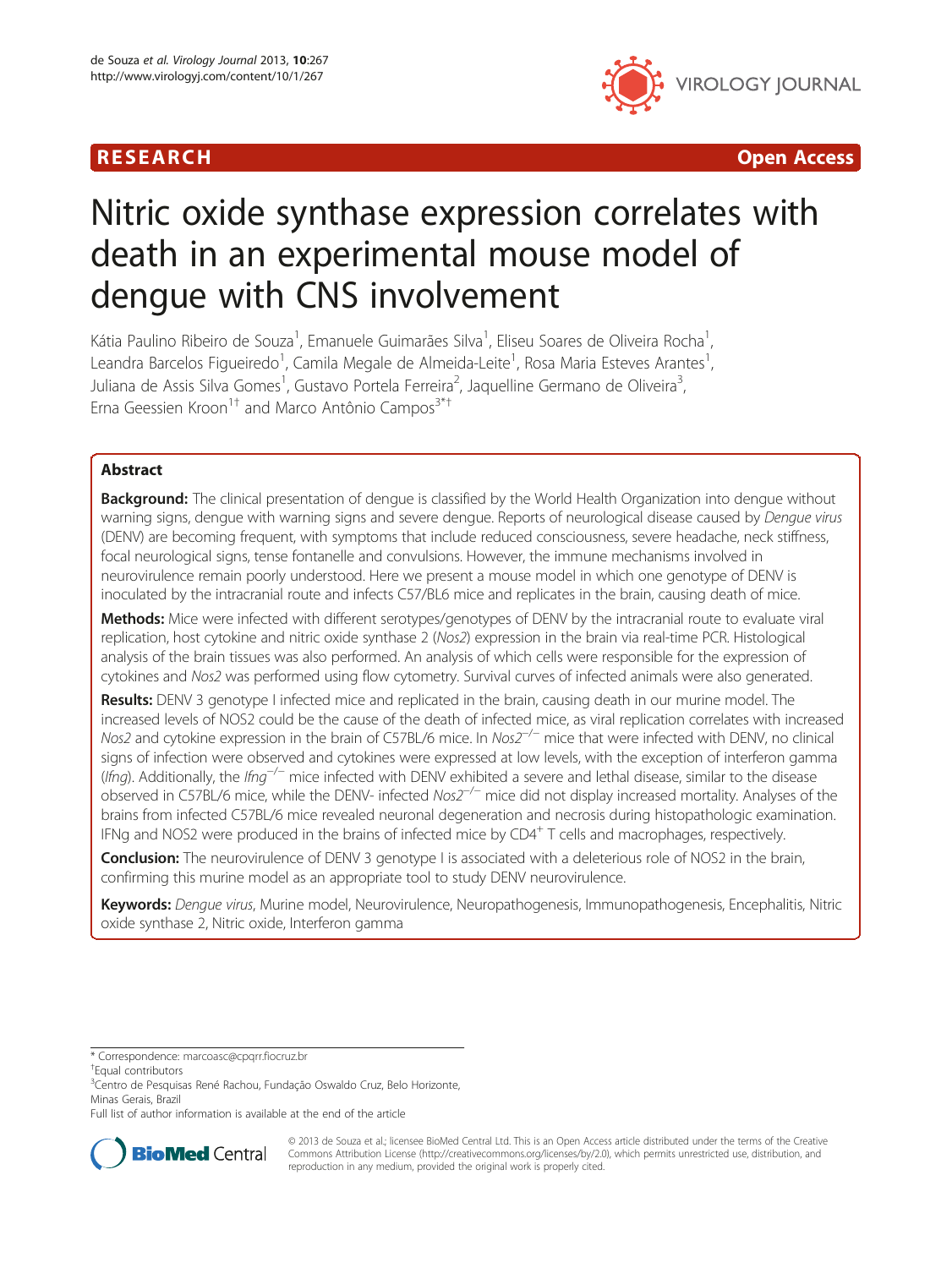### Background

The clinical signs of neurological disease caused by Dengue virus (DENV) are reduced consciousness, severe headache, neck stiffness, focal neurological signs, tense fontanelle, and convulsions [[1](#page-8-0)]. The pathophysiology of neurological involvement in dengue infection is attributed to several factors, including cerebral edema, cerebral hemorrhage, cerebral anoxia, microcapillary hemorrhage, and the release of toxic products [[2](#page-8-0)]. Therefore, dengue infection is considered to be a cause of encephalitis and other neurological manifestations in endemic regions [\[1,3](#page-8-0)[-12\]](#page-9-0). Studies have shown that DENV can interact with various cell types including dendritic cells, monocytes, macrophages, hepatocytes and endothelial cells [\[13](#page-9-0)], resulting in the production of immune mediators that are present during severe DENV infection. High levels of cytokines, such as TNF alpha (TNFa), IFN gamma (IFNg) [[14,15\]](#page-9-0), have been detected in patients with severe dengue. However, it is still not clear how these cytokines are induced or what these cytokines' role is in dengue pathogenesis. Despite many in vivo and in vitro studies that have attempted to determine the role of various cytokines [[9,13,16](#page-9-0)-[18](#page-9-0)], the lack of small animal models that simulate dengue human symptoms limits the dissection of the mechanisms of dengue pathogenesis [\[11\]](#page-9-0).

Previous work in our laboratory identified DENV-3 genotype I in serum samples from patients in Minas Gerais classified as having severe dengue; subsequently, the same genotype was found in naturally infected fieldcaught Aedes aegypti mosquitoes and eggs [[19,20\]](#page-9-0). We previously reported the virulence of low-passage isolates of DENV-3 genotypes I and III isolated from Brazil in C57BL/6 mice inoculated by the intracranial (i.c.) route. We observed that the DENV-3 genotype I isolate caused neurological disease, whereas infection with the DENV-3 genotype III isolate was asymptomatic [[21\]](#page-9-0).

To better characterize and understand the immunopathology and neurovirulence that occurs in dengue infected hosts, we used DENV-3 genotype I isolates obtained from fatal human dengue cases (here named MG20 and MG21) to experimentally infect mice in this study, causing a dose-dependent fatal neurological disease. We also demonstrated that after i.c. inoculation, the virus isolate MG20 DENV-3 genotype I induced higher levels of expression of cytokines and proinflammatory mediators including nitric oxide synthase (NOS2) in the brain. We showed that this virus had reduced neurovirulence in  $N \omega^{-/-}$  mice. The mortality of  $N \text{o} s2^{-/-}$  mice infected with this dengue isolates was reduced to zero, in contrast with the mortality of the immunocompetent C57BL/6 mice and interferon gamma  $(If \nmid g)^{-/-}$  mice, which were 80% and 100%, respectively. These results indicated a correlation between immunopathology and Nos2 expression in the brain when infection with a neurovirulent virus occurs. Therefore, this murine model can be used as a tool to study dengue neurovirulence.

# **Methods**

#### Virus

Dengue virus (DENV-1, BH4); DENV-2 (Pi59); DENV-3 (MG20); DENV-3 (MG21) and DENV-3 (Pi76) isolates from the sera of dengue patients were obtained from the collection of the Laboratório de Virus, UFMG and passaged no more than 6 times in C6/36 cells. DENV-1 Mochizuki [[22\]](#page-9-0) was kindly provided by Prof. Luiz Tadeu Figueiredo, USP, SP, Brazil, and DENV-4 (Boa Vista, 1982) [\[23\]](#page-9-0) was provided by Prof. Mauricio Lacerda Nogueira, FAMERP, USP, SP, Brazil. Viral stocks were generated in C6/36 cells infected at a multiplicity of infection (moi) of 0.01. To produce viral stocks, the supernatant was harvested, cell debris was removed by centrifugation at  $2,000 \times g$  for 5 min, and the viral supernatant was stored at −70°C.

#### Cells

C6/36 cells (American Type Culture Collection, Manassas, VA) were maintained in Leibowitz (L-15) medium (Gibco, USA) supplemented with 5% heat-inactivated fetal bovine serum (Cultilab, Brazil) and antibiotics in an incubator at 28°C. These cells were used to support virus replication.

BHK-21 cells (American Type Culture Collection, Manassas, VA) were maintained in minimal essential medium (Gibco, USA) supplemented with 5% heatinactivated fetal bovine serum (Cultilab, Brazil) and antibiotics in 5%  $CO<sub>2</sub>$  at 37°C. These cells were used for virus titration.

#### Mice

All of the animal experiments were approved based on the regulations and guidelines of the Ethical and Animal Use Committee on Animal Experimentation (CETEA/ UFMG 026/2011).

C57BL/6 (WT) mice were obtained from Centro de Bioterismo–Universidade Federal de Minas Gerais (MG, Brazil). The  $Nos2^{-/-}$  and  $Jfng^{-/-}$  mice on the C57BL/6 background were obtained from Centro de Criação de Animais de Laboratório–Fundação Oswaldo Cruz (RJ, Brazil). Male mice at 8–10 weeks of age were inoculated via the intracranial route with 20 μL of the virus or uninfected C6/36 cell supernatants as a control. The mice were anesthetized using ketamine (Agribrands do Brasil Ltda, Brazil).

#### Plaque reduction neutralization test (PRNT $_{50}$ )

The plaque assay in BHK-21 cells was performed using a protocol that was modified from Russell and others (1967) [\[24\]](#page-9-0). Briefly, BHK-21 cells were seeded into 24 well plates at a density of  $1 \times 10^5$  cells/well and incubated overnight at 37°C in 5%  $CO<sub>2</sub>$  until the cells were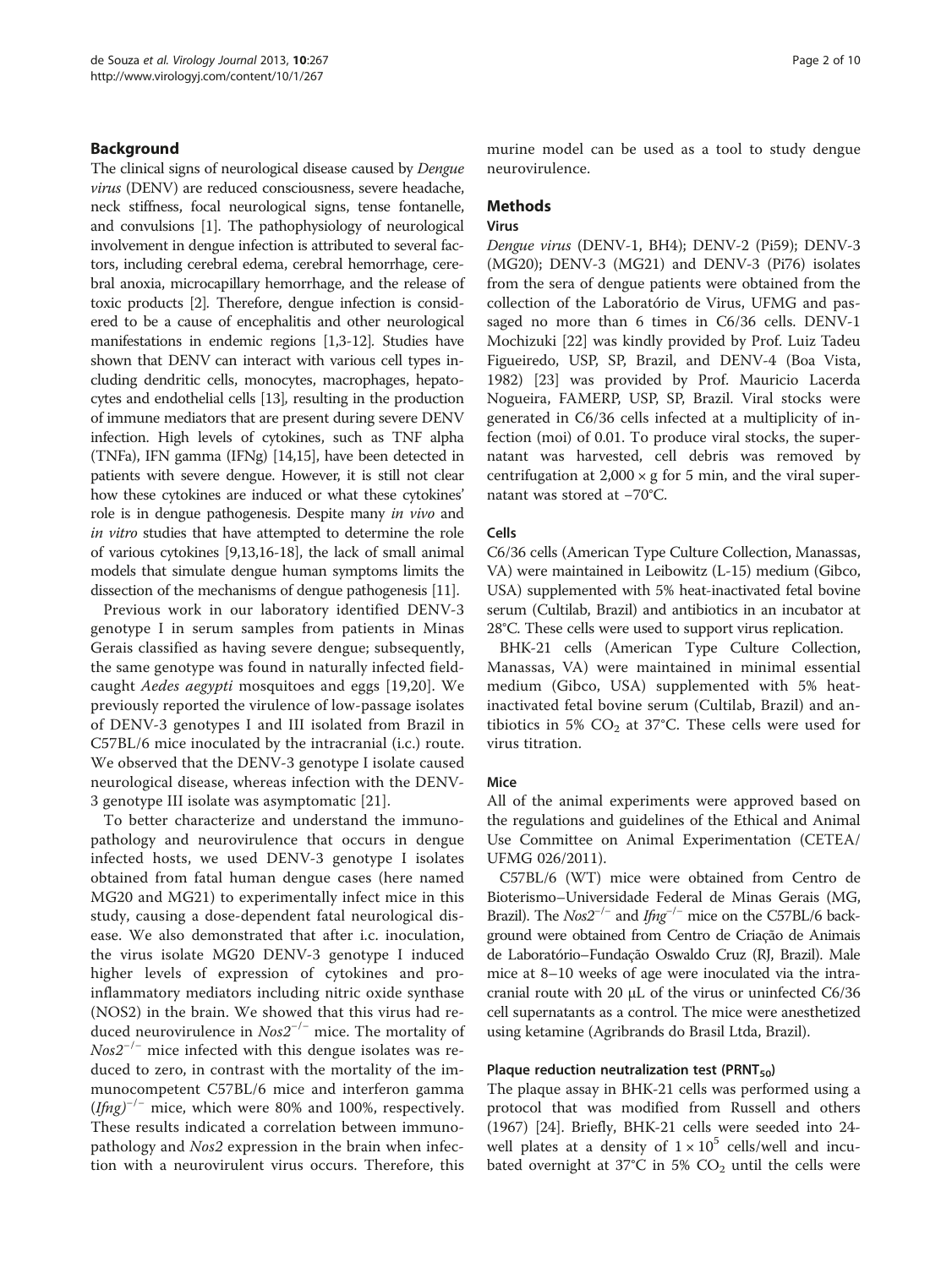approximately 80% to 90% confluent. Serum samples were inactivated at 56°C for 30 min and serially diluted in 2-fold steps (1:20 to 1:120), and the virus (containing 40–60 pfu of DENV-3) was preincubated with the sera in a final volume of 360 μL for 1 h at room temperature. The cell monolayer was washed with PBS, and 150 μL of the virus and serum mixture was added to the cells for 1 h at 37°C and overlaid with 1 ml per well of MEM containing 1.5% FBS, 1.5% carboxymethyl cellulose (Sigma-Aldrich, USA) and antibiotics. The plates were incubated for 5 days at  $37^{\circ}$ C in 5%  $CO_2$ . Controls were included, and the test was performed in duplicate. The cells were fixed with 4% formalin for 1 hour and stained with 0.8% crystal violet (Sigma-Aldrich, USA) for 15 min. The plaque counts were averaged and are presented in Units per ml, which corresponds to the reciprocal of the dilution that neutralized 50 percent of the plates in 1 ml serum.

### RNA extraction

The brains were aseptically removed from mice and stored at −70°C until processing. RNA extraction was performed using the TRIzol reagent (Invitrogen) according to the manufacturer's instructions. The extracted RNA was quantified with a Nanodrop ND-1000 spectrophotometer (Thermo Scientific) at 260 and 280 nm.

#### Reverse transcription

Reverse transcription was performed according to the procedures provided by the manufacturer of the M-MLV RT enzyme (Promega, Madison, WI) using 3 μg of RNA.

#### Real-time PCR

Real-time PCR [[25](#page-9-0)] was performed to measure the mRNA expression levels of cytokines, chemokines and Nos2 and to measure the 5'UTR genomic region of DENV in the indicated mice. The reactions were performed using the SYBR Green PCR Master Mix (Applied Biosystems, Carlsbad, CA) in a Step One real-time PCR System and the reaction conditions were 50°C for 2 minutes, 95°C for 10 minutes, and 40 cycles of 95°C for 15 minutes and 60°C for 1 minute, followed by a final dissociation stage. The following oligonucleotides were used in the reactions: Hypoxanthine-guanine phosphoribosyl transferase (Hprt) (forward: 5'-GTTGGATACAGGCCAGACTTTGTTG-3'; reverse: 5'-GATTCAACTTGCGCTCATCTTAGGC-3'); Ifnb (forward: 5'-CTGGAGCAGCTGAATGGAAA-3'; reverse: 5'-GTCTGCTGGTGGAGTTCAT-3'); Cxcl10 (forward: 5'-GCCGTCATTTTCTGCCTCAT-3'; reverse: 5'-G CTTCCCTATGGCCCTCATT-3'); Ccl2 (forward: 5'-CTT CTGGGCCTGCTGTTCA-3'; reverse: 5'-CCAGCCTACT CATTGGGATCA-3'); Ccl3 (forward: 5'-ACTGCCTGCT GCTTCTCCTA-3'; reverse: 5'-TTGGAGTCAGCGCAGA TCTG-3'); Il1b (forward: 5'-CGCAGCAGCACATCAA CAAGAGC-3'; reverse: 5'-TGTCCTCATCCTGGAAGG TCCACG-3'); Ifng (forward: 5'- TCAAGTGGCATAGAT GTGGAAGAA-3'; reverse: 5'- TGGCTCTGCAGGATTT TCATG-3'); Tnfa (forward: 5'- CATCTTCTCAAAATTC GAGTGACAA-3'; reverse: 5'- TGGGAGTAGACAAGGT ACAACCC-3'); Ccl5 (forward: 5'- GCAAGTGCTCCAA TCTTGCA-3'; reverse: 5'- CTTCTCTGGGTTGGCACA CA-3'); Nos2 (forward: 5'- CAGCTGGGCTGTACAAAC CTT-3'; reverse: 5'- CATTGGAAGTGAAGCGTTTCG-3'); and 5'UTR region of DENV (forward: 5'- TCGGAAGC TTGCTTAACGTAG-3'; and reverse: 5'- TCCGTTGGTT GTTCATCAGA-3'). The relative quantification methodology was used to analyze the data. Gene or viral RNA expression was normalized to the expression level of the constitutively expressed gene Hprt. All reactions were replicated.

# Cell preparation and flow cytometry

On the 8th day post infection (d.p.i.), mice were anesthetized and perfused with phosphate-buffered saline (PBS). Brains were removed and the adherent leukocytes were isolated using a previously described protocol [[26](#page-9-0)]. Aliquots of these leukocytes were incubated with APClabeled anti-mouse F4/80 (eBioscience, USA) to identify macrophages, FITC-labeled anti-mouse NK1.1 (BD Pharmingen, USA) to identify NK cells, APC-labeled antimouse CD4 (eBioscience, USA) to identify helper T cells, and PECy5-labeled anti-mouse CD8 (BD Pharmingen, USA) to identify cytotoxic T cells. The cells were washed and fixed with FACS FIX Solution (BD Pharmingen, USA). After fixation the leukocytes were washed twice and submitted to permeabilization by the addition of 150 μL of Perm buffer (FACS buffer supplemented with 0.5% saponin, Sigma-Aldrich, USA) for 10 min. at room temperature. The leukocytes were then incubated with 20 μL of PE-labeled anti-IFNg and FITC-labeled anti-NOS2 (BD Pharmingen, USA) for 15 minutes at 4°C in the dark. After two wash steps, the cells were fixed with FACS FIX Solution and stored at 4°C for cytometric acquisition. One hundred thousand events were acquired for each sample. A FACS Calibur (Becton Dickinson, CA, USA) with CellQuest™ software was used for acquisition and the data were analyzed using the FlowJo 7.2.5 software (Tree Star, Inc., Ashland, OR) and are presented as the percentage of positive cells within the gated population.

#### Histological analysis

Brain fragments were fixed in 10% neutral-buffered formalin and processed for paraffin embedding. The brain sagittal sections  $(4 \mu m)$  were stained with hematoxylin and eosin (H&E). The images were acquired using an Olympus BX51 microscope and the Image-Pro Express 4.0 (Media Cybernetics, MD, USA) software.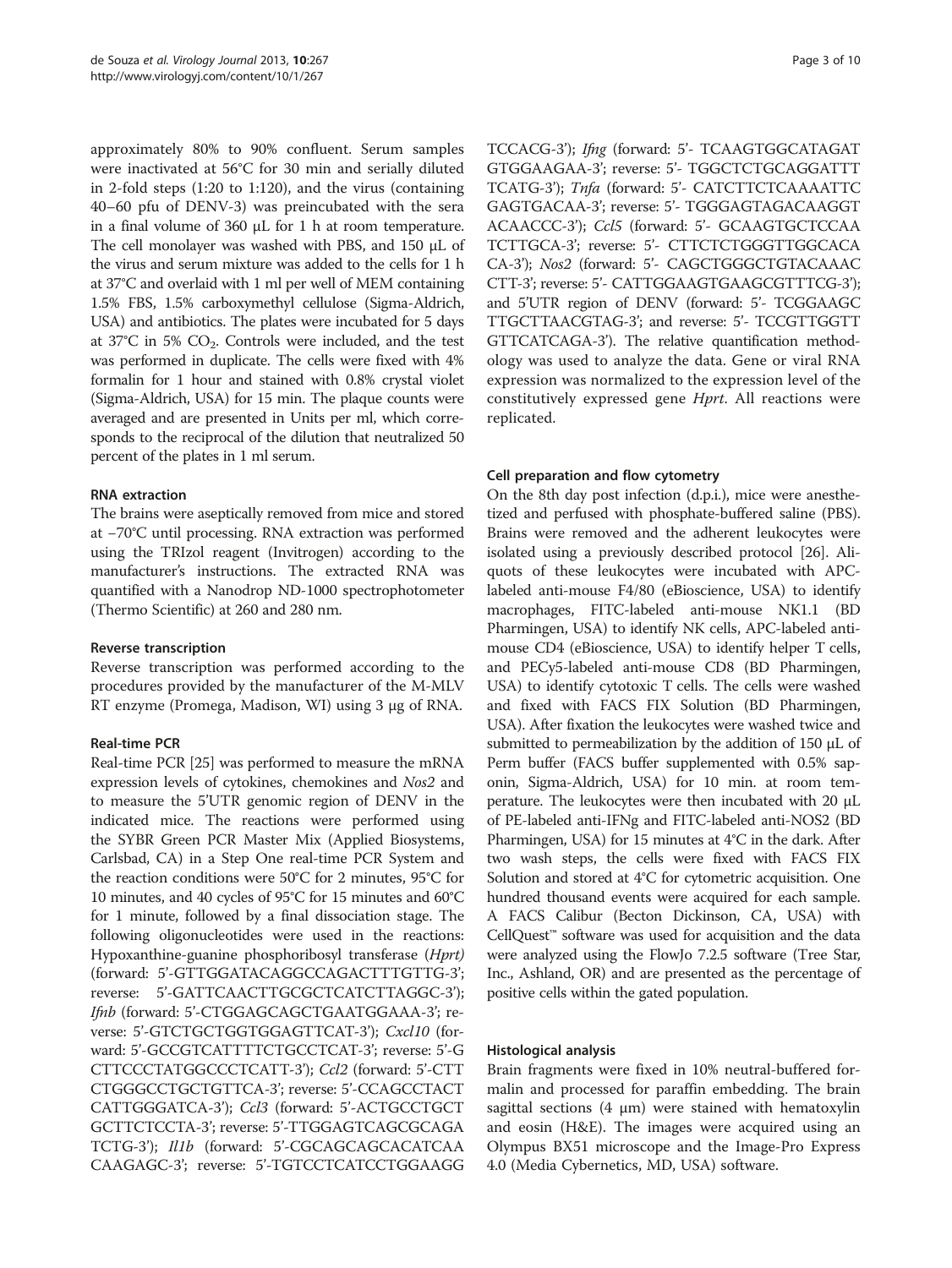#### <span id="page-3-0"></span>Morphometric analysis

Twelve images per specimen were obtained, and perivascular inflammatory areas, which are areas of increased cellularity in the parenchyma immediately close to a small vessel, were manually measured using the Image J 1.45S software (NIH, USA), and expressed as the inflammatory area per 100  $\mu$ m<sup>2</sup> of brain tissue. Data from the different groups were compared with one-way analysis of variance (ANOVA) (GraphPad Prism software; San Diego, USA). Statistical significance was set at P < 0.05 when comparing the data from the 8th d.p.i. in C57BL/6 mice with all of the other bars.

#### Statistical analysis

Real-time PCR was statistically analyzed using the Kruskal-Wallis nonparametric tests and Dunn's multiple comparison tests. Kaplan-Meier survival curves were used to display the survival data, and log rank analyses were employed to determine the statistical significance between the experimental groups. To analyze flow cytometry results, nonparametric two-way ANOVA tests and the Bonferroni post-hoc test were performed. The analyses were conducted using GraphPad Prism 5 software for Windows (GraphPad Software, Inc., La Jolla, CA).

#### Results

### Nitric oxide synthase expression correlates with death in a mouse experimental model of dengue with CNS involvement

C57BL/6 (WT) mice were i.c. inoculated with concentrations from  $4 \times 10$  to  $4 \times 10^3$  pfu of low-passage isolates of DENV-1 (BH4); DENV-2 (Pi59); DENV-4 (Boa Vista, 1982), DENV-3 genotype I (MG20), DENV-3 genotype I (MG21), or DENV-3 genotype III (Pi76). The mice were monitored daily to determine their susceptibility to infection and to observe clinical signs of infection such as weight loss, lethargy, ruffled fur and a hunched posture. Inoculation of mice with uninfected C6/36 cell supernatants were used as controls. Only DENV-3 genotype I (MG20 and MG21)-infected mice exhibited clinical signs and mortality when doses of  $4 \times 10^3$  pfu (100% mortality) or  $4 \times 10^2$  pfu (80% mortality) were used (Figure 1A). After infection, the mice gradually developed anorexia, asthenia and lost weight. From the 6th to the 8th day



Figure 1 The genotype I of DENV-3 (MG20) isolate is neurovirulent. Nos2<sup>-/−</sup> mice are resistant to infection, while Ifng<sup>-/−</sup> and WT mice are susceptible to infection. Mice were intracranially (i.c.) inoculated with DENV and monitored daily until 15 d.p.i. Mice inoculated with uninfected C6/36 cell supernatants were used as controls (n = 5 for all the groups). (A)  $4 \times 10^3$  to  $4 \times 10^5$  pfu of DENV-3 (MG20, Pi76 or MG21). \* P < 0.05, \*\* P < 0.01 when comparing 4 × 10<sup>2</sup> DENV-3 (MG20) and 4 × 10<sup>2</sup> DENV-3 (MG21) or 4 × 10<sup>3</sup> DENV-3 (MG20) and 4 × 10<sup>3</sup> DENV-3 (MG21) with 4  $\times$  10 DENV-3 (MG20), 4  $\times$  10 DENV-3 (MG21) or the three different doses used in the DENV-3 (Pi76), or the cell supernatant. (B) 4  $\times$  10<sup>2</sup> pfu of DENV-3 (MG20) or DENV-1 (Hotta, 1951). \*P <0.05, when comparing DENV-1 or DENV-3 (MG20)-infected animals to the supernatant-inoculated animals. (C)  $4 \times 10^2$  pfu of DENV-3 (MG20) in C57BL/6 (WT), Ifng<sup>-/−</sup> and Nos2<sup>-/−</sup> mice. \*P < 0.05 and P < 0.001, when comparing Nos2<sup>-/−</sup> mice with WT mice or with Ifng<sup>-/−</sup> mice (D) Body weight was expressed as a percentage of the initial weight of the animal. Survival curves were statistically analyzed using the Kaplan-Meier method followed by log-rank tests. The results are representative of two similar and independent experiments.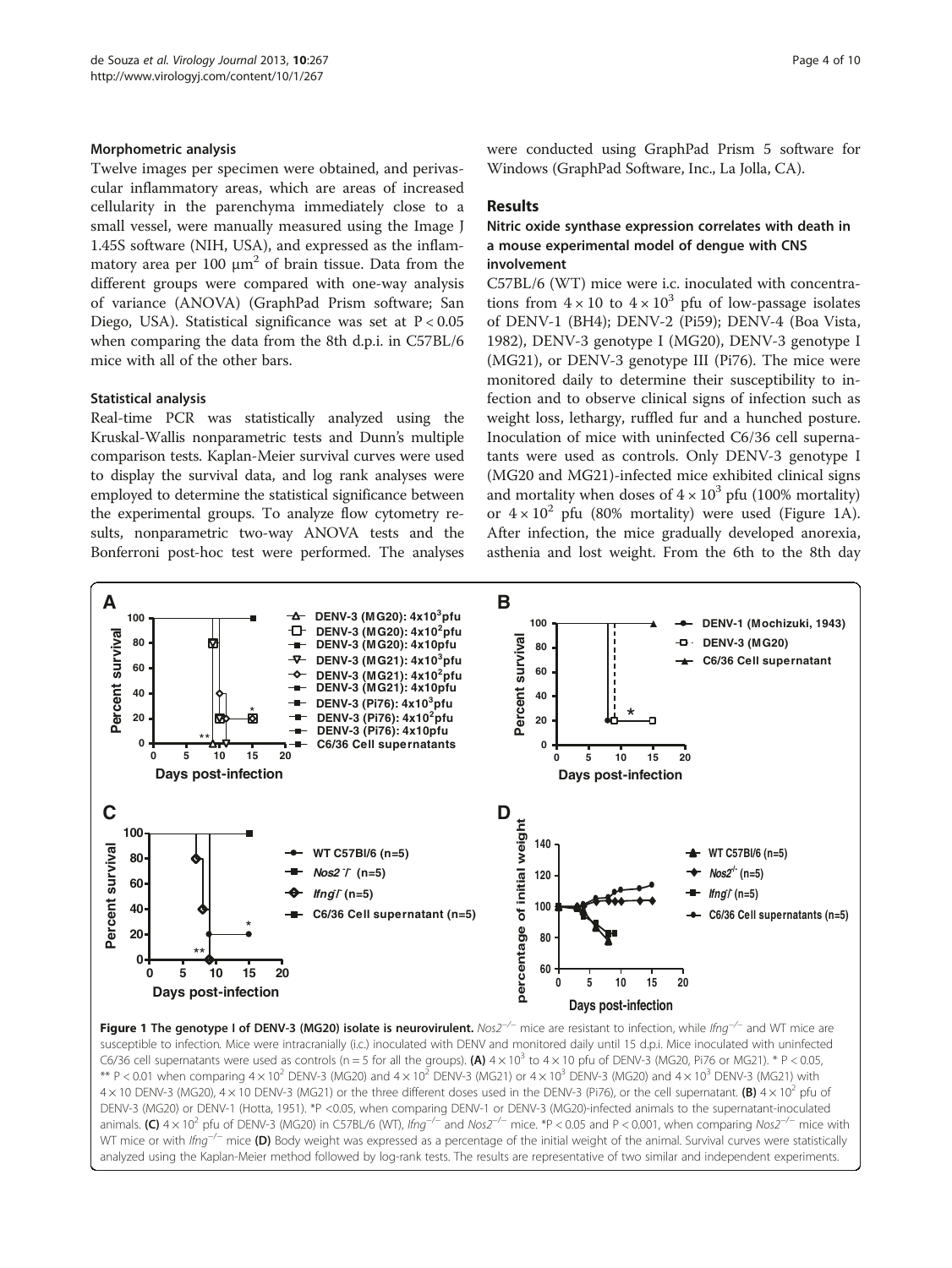after infection (d.p.i.), 80% of the mice that were infected with  $4 \times 10^2$  pfu of DENV-3 genotype I presented ruffled fur, hunched postures and loss of balance followed by paralysis. Most of these mice died 12–24 hours after the onset of paralysis, which was approximately the 10th d.p.i. Mice that were infected with DENV serotypes 1, 2, or 4, with DENV-3 genotype III, or the C6/36 cell supernatant showed no clinical signs or mortality (Figure [1](#page-3-0)A). The results demonstrate a significant difference ( $P <$ 0.05) between the survival curves of mice after infection with  $4 \times 10^2$  pfu of DENV-3 genotype I (MG20 or MG21) and the survival curves representing the mice infected other DENV types. In mice infected with lethal doses of DENV-3 genotype I, a clear correlation between the viral dose and the time of death was observed. Mice infected with  $4 \times 10^2$  pfu of DENV-1 Mochizuki, a neurovirulent mouse-adapted strain isolated in 1943 in Japan [[22\]](#page-9-0), presented neurological clinical signs and mortality that were similar to those of mice infected with  $4 \times 10^2$  $4 \times 10^2$  $4 \times 10^2$  pfu of DENV-3 genotype I (Figure 1B). Nitric oxide (NO) is synthesized by macrophages after induction of NOS2 by IFN gamma [\[27,28\]](#page-9-0), and NO has antiviral activities against encephalitic viruses [\[29\]](#page-9-0). Thus,  $Nos2^{-/-}$  and Ifng<sup>-/-</sup> mice, both on a C57BL/6 background, were also infected with  $4 \times 10^2$  pfu of DENV-3 genotype I (MG20) and observed daily for the above cited clinical signs of encephalitis and mortality (Figure [1](#page-3-0)C). Infected WT, Ifng<sup>-/-</sup> and  $Nos2^{-/-}$  mice were monitored for weight loss over a period of 15 days (Figure [1](#page-3-0)D). Infected WT and  $\text{Im} \, \sigma^{-/-}$  mice presented clinical signs of infection and mortality. WT and  $I f \eta g^{-/-}$  mice, which were similar to WT mice, exhibited weight loss starting on the  $5<sup>th</sup>$  d.p.i. (Figure [1D](#page-3-0)), progressing to lethargy, ruffled fur and hunched postures with posterior paw paralysis and death between the  $7<sup>th</sup>$  and  $10<sup>th</sup>$  d.p.i. (Figure [1](#page-3-0)C). Only 20% of the infected WT mice survived. Surprisingly, 100% of the  $N \omega 2^{-/-}$  mice survived infection with DENV-3 genotype I (Figure [1](#page-3-0)C) without exhibiting any clinical signs of infection or weight loss until the 15th d.p.i. (Figure [1](#page-3-0)D). There were significant differences in the mortality rates between the infected WT and  $N \alpha s 2^{-/-}$  mice (P < 0.05), suggesting a pathological role for NO in DENV-3 genotype I-induced neurological disease. To prove that the infection was successful in the infected Nos2−/<sup>−</sup> mice, a plaque reduction neutralization test ( $\text{PRNT}_{50}$ ) was performed using sera from the  $N \omega 2^{-/-}$  mice at the 30th d.p.i. The titers obtained in this assay were greater than 100 U/ml.

# DENV-3 genotype I (MG20) replicates in the brain, inducing increases in Nos2 and pro-inflammatory cytokine expression levels

Four WT infected mice per group were euthanized each day for eight days after infection and analyzed to verify

the expression levels of virus genes, cytokines and Nos2 transcripts by real-time PCR. Mice inoculated with uninfected C6/36 cell supernatants were used as controls. Quantitative PCR allowed the detection of viral transcripts in the mouse brains starting on the 2nd d.p.i. and revealed an increasing viral load up to 8 days after infection (Figure [2A](#page-5-0)). The transcript for cytokine genes Ccl5, Cxcl10, Ccl3, Ifng, Ifnb, and Tnfa in the mouse brain showed a similar profile, with increased expression levels between the 7th and 8th d.p.i. (Figure [2](#page-5-0)B-D, F-H). The increased transcript levels were statistically significant for all of the cytokines. The level of the Nos2 transcript was higher on the 7th and 8th d.p.i. and was significant when compared to mice inoculated with uninfected C6/ 36 cell supernatants (Figure [2](#page-5-0)E). The presence of virus appears to correlate with increased Nos2 and cytokine expression in the brain of WT mice between the 7th and 8th d.p.i. (Figure [2](#page-5-0)).

# Nos2−/<sup>−</sup> mice infected with DENV-3 genotype I presented no clinical signs, although high viral titers were found in the brain at the 8th d.p.i.

In contrast with the DENV-3-infected WT mice, 100% of the Nos2−/<sup>−</sup> mice survived the infection, without exhibiting any clinical signs until the 30th d.p.i. To verify whether the virus replicates in the brains of  $N \omega 2^{-/-}$  mice, these mice were infected with  $4 \times 10^2$  pfu of DENV-3 genotype I and euthanized on the 8th d.p.i., which corresponds to the peak of viral replication in the WT mouse brains. Mice inoculated with uninfected C6/36 cell supernatants were used as controls. No differences in the viral load were detected in the brains of the WT and  $Nos2^{-/-}$  mice (Figure [3](#page-5-0)A). These results suggest a neuropathological role for NOS2 in DENV infection. The brains of infected mice that were euthanized on the 8th d.p.i. were analyzed by real-time PCR to verify whether there were different levels of cytokine expression in the infected WT and  $N \omega 2^{-/-}$  mice. The levels of pro-inflammatory cytokine expression increased consistently on the 8th d.p.i. in only the infected WT mice (Figure [3](#page-5-0)B-E, Figure [3](#page-5-0)G), with exception of Ifng, which increased in both the WT and in  $N \omega 2^{-/-}$  mice (Figure [3](#page-5-0)F).

# Fewer histopathological alterations were found in Nos2−/<sup>−</sup> mice infected with DENV-3 genotype I (MG20)

One-half of each infected brain from the mice that were euthanized on the 5th and 8th d.p.i. was formalin fixed for histopathological analysis. Brain sections from the mice that were inoculated with the uninfected C6/36 cell supernatant did not display any pathological changes at any time post-infection (Figure [4](#page-6-0)A and B). Histological analysis of the brains that were excised on the 5th d.p.i. from WT mice that were infected with DENV-3 genotype I revealed the preservation of nervous tissue with hyperemia, perivascular edema, and a sparse inflammatory infiltrate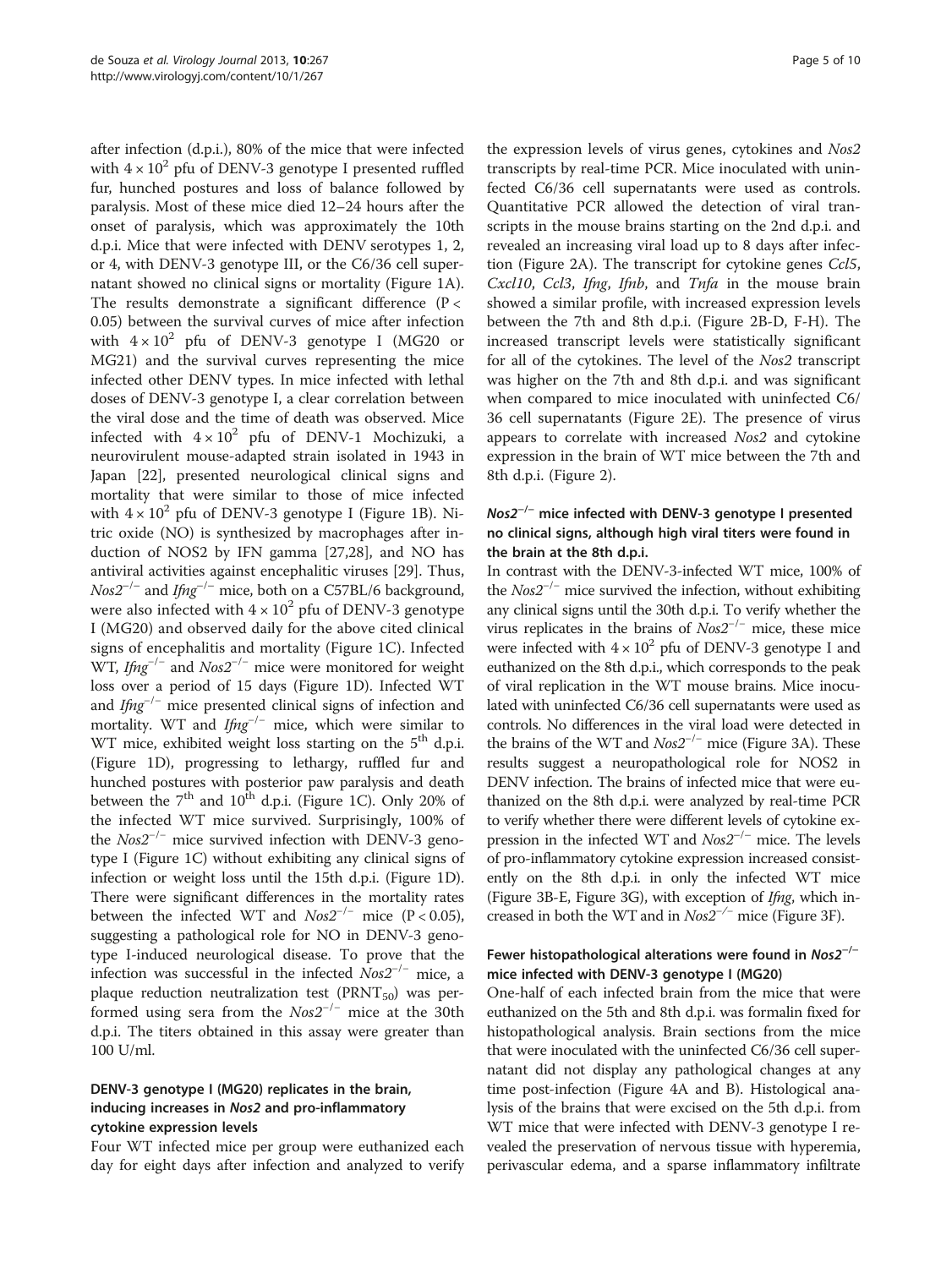<span id="page-5-0"></span>

that adhered to the vessel walls (Figure [4](#page-6-0)C and D). Few inflammatory foci containing mononuclear cells could be detected in the meninges without involvement of the subjacent parenchyma. The histological analysis of brains from DENV-3-infected Nos2−/<sup>−</sup> mice on the 5th d.p.i. did not differ from the brains of infected WT mice at the same time point (Figure [4](#page-6-0)G and H). At 8 d.p.i., the brains from DENV-3-infected WT mice exhibited diffuse and intense inflammation and edema of the nervous tissue,

vessels and meninges (Figure [4](#page-6-0)E and F). Meningitis was characterized by several large inflammatory foci containing mononuclear and polymorphonuclear cells. In the parenchyma, intense vascular alterations, intracellular and pericellular edema, and degenerative changes in neurons and glial cells could be observed, although the inflammatory foci were rare and discrete. Vacuoles in the white and gray matter, irregular areas of necrosis, hemorrhage and recent thrombosis could be detected throughout the



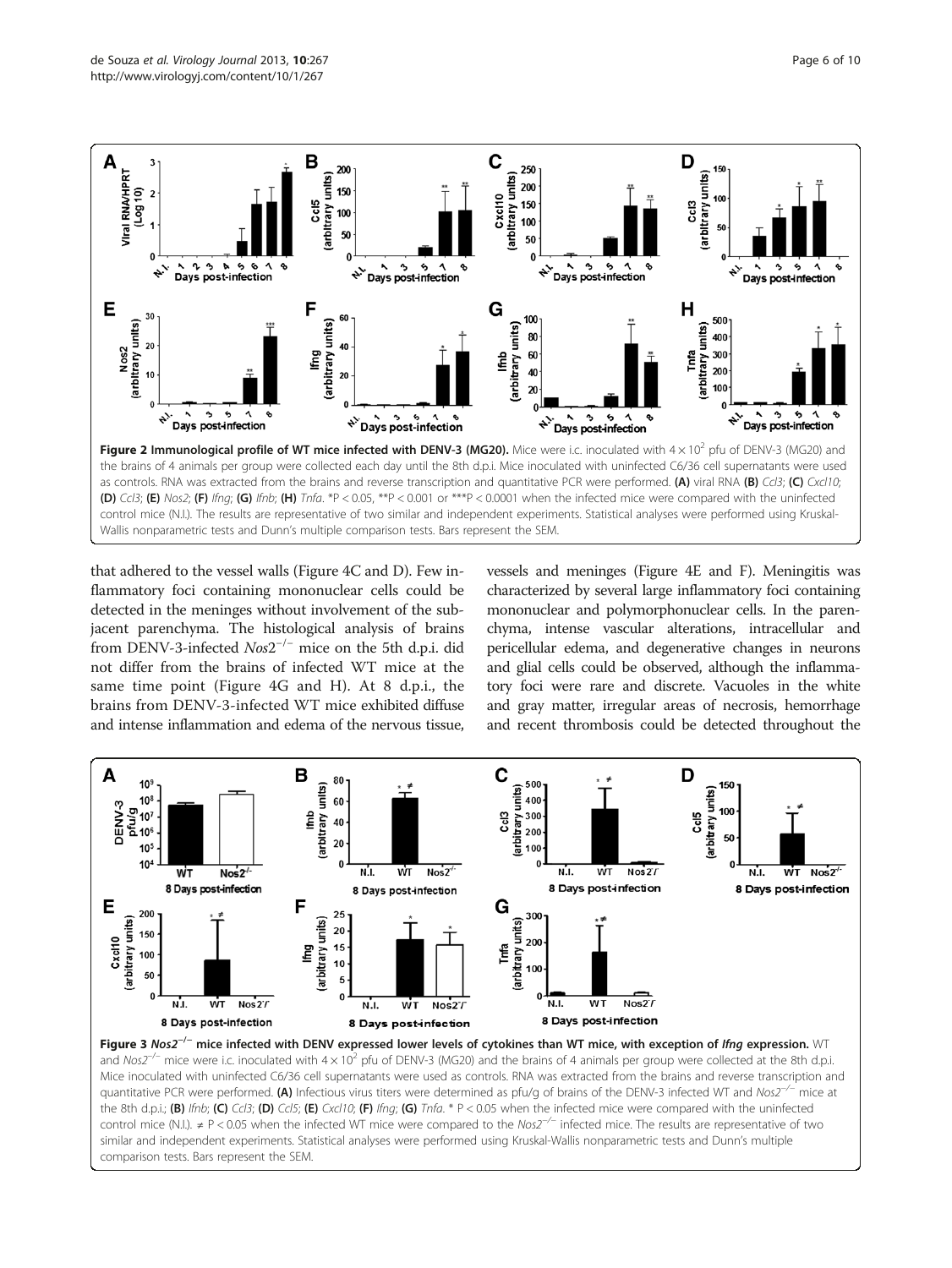<span id="page-6-0"></span>

brain. At the same time point, the brains of DENV-3 -infected Nos2−/<sup>−</sup> mice did not present the histopathological alterations that were observed in the brains from infected WT mice (Figure 4I and J). The infected  $N \omega s 2^{-/-}$ brain parenchyma exhibited few isolated necrotic or apoptotic areas, discrete perivascular inflammatory infiltrates, edema and vascular alterations.

# Increased levels of IFN gamma and NOS2 in the brains of infected mice are produced by CD4<sup>+</sup> T cells and macrophages, respectively

To study the cell populations and the cytokine expression by the cells in the brains of infected mice, we used flow cytometric analysis. This analysis showed that there were more CD4+ T cells producing IFN gamma in the brains of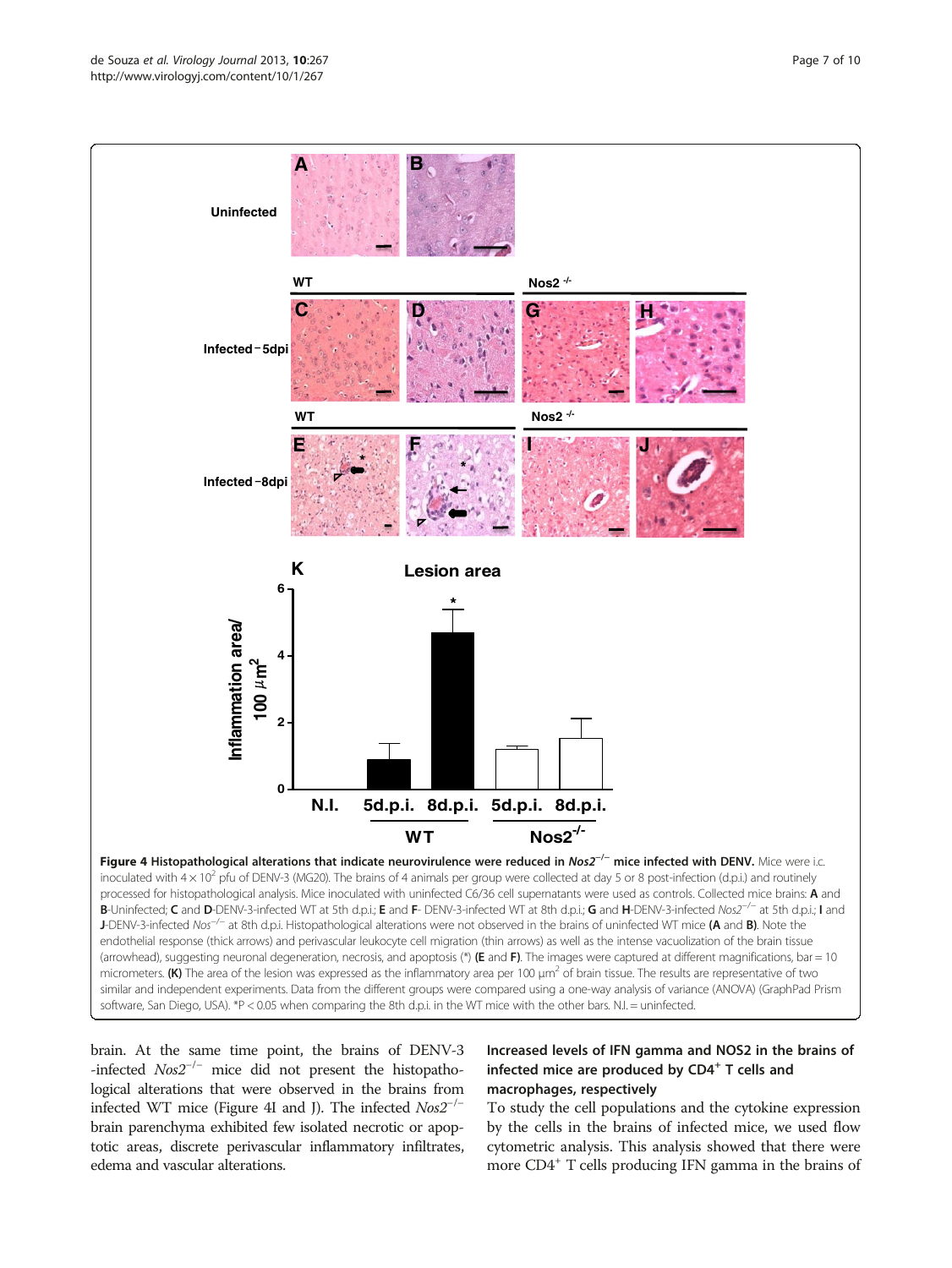infected WT or  $N \text{os}2^{-/-}$  mice than in the brains of noninfected WT or Nos2−/<sup>−</sup> mice. There was no difference in the number of CD4<sup>+</sup> T cells producing IFN gamma in the brains of infected WT mice compared with the brains of infected  $N \omega 2^{-/-}$  mice (Figure 5A). Natural killer cells and  $CD8<sup>+</sup>$  T cells were also present in the brain, but the percentage of these cells producing IFN gamma did not differ between the groups of mice (Figure 5B and C). The percentage of macrophages producing NOS2 in infected WT mouse brains was significantly higher than in the brains of non-infected WT mice (Figure 5D).

# **Discussion**

To date, some unique symptoms of dengue remain poorly explained. Thus, the previous guidelines for the classification of dengue diagnosis as DF, DHF and DSS were recently modified by the World Health Organization to dengue without warning signs, dengue with warning signs and severe dengue [\[12\]](#page-9-0). One of the criteria for severe dengue is involvement of the central nervous system (CNS) with impaired consciousness. Several reports exist in the literature of CNS involvement following dengue infection: 4% of 378 patients suspected of CNS infection [[1](#page-8-0)], 9.5% of children with viral encephalitis [\[5\]](#page-9-0), and 48% of 150 fatal cases including CNS involvement [\[4](#page-9-0)] were positive for dengue. In two other reports, 5% [\[6](#page-9-0)] and 13.5% of total dengue patients [\[7](#page-9-0)] were identified as having CNS involvement. However, there are serious difficulties in the study of dengue in animal models that include the immune response and immunopathology of dengue with CNS involvement, generally because unmodified DENV does not infect or cause symptoms in laboratory animals. Mouse models of dengue infection have been extensively explored, but none of these models has reproduced all of the clinical symptoms and manifestations of dengue infection

that are observed in humans [\[30,31](#page-9-0)]. Cell culture passage and mouse adaptation allows the infection with a virus that mimics human disease in mice [\[29,32](#page-9-0),[33](#page-9-0)]. However, the alteration of virulence characteristics of the virus can impair the study of induced pathologies that depend on the viral strain, as is the case with neurovirulence. In the present study, we characterized the fatal neurovirulence of non-mouse-adapted DENV-3 (MG20) genotype I that was delivered by i.c. infection of C57BL/6 (WT) mice.  $N \omega 2^{-/-}$ mice were resistant to this virus. DENV-3 MG20 was originally isolated in 2004 from the serum of a fatal human dengue case in Belo Horizonte (MG, Brazil) that had CNS involvement [[19\]](#page-9-0). Although neurological manifestations have been described in dengue, the disease's true prevalence is unknown due to under-recognition of CNS presentations. Interestingly, the same clinical signs and mortality were observed in the DENV-3 MG20 infection in our study as were observed in DENV-1 Mochizuki-infected mice [\[22](#page-9-0)], a classical model of neurovirulence in mice.

In our model, immunocompetent mice had high levels of pro-inflammatory cytokine expression in the brain after infection with DENV-3 (MG20). The cytokine and viral gene transcripts exhibited a similar profile with increased expression levels peaking at the 7th to 8th d.p.i. and a concomitant increase in viral replication, paralysis, and neural tissue damage, culminating in death, demonstrating the involvement of the immune system in the pathogenesis after infection with DENV-3 (MG20). Molecules such as IFN gamma and TNF alpha appear to be markers for the different degrees of dengue disease or the dengue prognosis [[14,34\]](#page-9-0). The DENV-3 (MG20) infected  $IFN-g^{-/-}$  mice were susceptible to infection and exhibited 100% mortality, presenting the same clinical signs of infection as the infected WT mice. Microscopic



Figure 5 DENV induces production of IFNg by CD4<sup>+</sup> T cells and NOS2 by macrophages. Mice were i.c. inoculated with  $4 \times 10^2$  pfu of DENV-3 (MG20) and the brains of 4 animals per group were collected on the 8th d.p.i. Mice inoculated with uninfected C6/36 cell supernatants were used as controls. The brains were treated with collagenase and Percoll (Sigma-Aldrich) and the percentage of IFNg- and NOS2-producing cells in the various cell populations was analyzed by flow cytometry: (A) IFNg in CD4<sup>+</sup> T cells; (B) IFNg in CD8<sup>+</sup> T cells; (C) IFNg in NK cells; (D) NOS2 in macrophages.  $*P < 0.05$  and  $*P < 0.001$  when comparing the infected mice to the uninfected mice (A-C). (D)  $**P < 0.0001$  when comparing the infected versus uninfected WT and the infected Nos2<sup>−/−</sup> mice versus the infected WT mice. Statistical analyses were performed using nonparametric two-way ANOVA tests and the Bonferroni post-hoc test.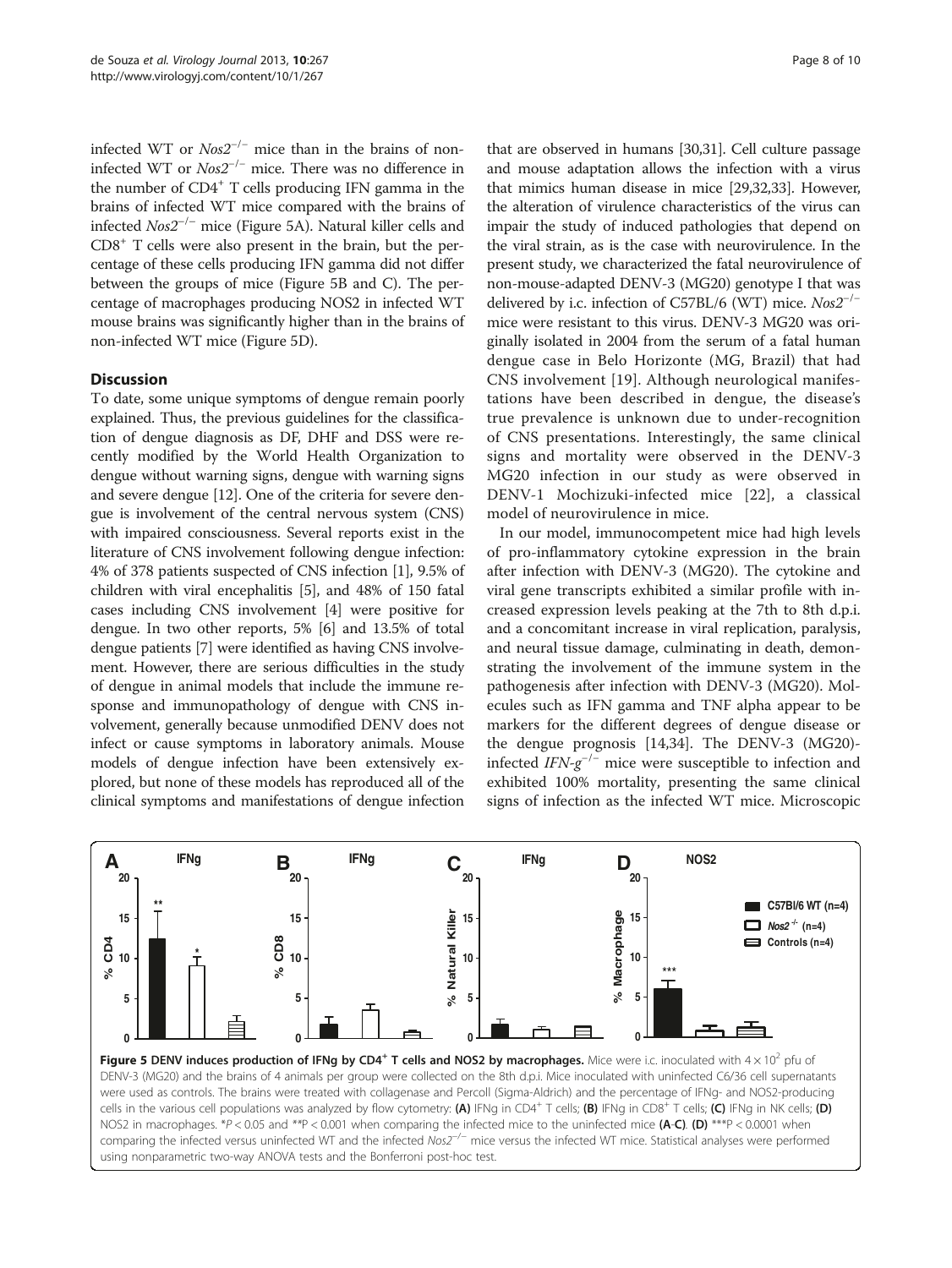<span id="page-8-0"></span>examination of brains from mice that were infected with DENV-3 (MG20) revealed the presence of inflammatory infiltrates and edema in infected WT and  $N \omega s 2^{-/-}$  mice on the 5th d.p.i. However, on the 8th d.p.i., the brains of the infected WT mice showed an intense endothelial response with perivascular polymorphonuclear cells, mononuclear leukocyte cell migration, meningitis and intense vacuolization that suggested neuronal degeneration, necrosis, and apoptosis. By contrast, the  $N \omega^{-/-}$ DENV-infected mice presented only mild histopathological changes in their brains at the 8th d.p.i. As the disease progressed, the infected WT animals appeared to be lethargic and displayed reduced motility. This factor may have resulted in reduced water intake and dehydration of the animals, contributing to the weight loss observed near the moribund stage, and consequently leading to death of the animals. We demonstrated intense vacuolization in the brains of infected mice, suggesting neuronal degeneration, necrosis, and apoptosis. Furthermore, increased Nos2 expression at the 8th d.p.i. was observed, accompanied by a worsening of the clinical signs and a peak viral load in the brain. Nos2 is responsible for the cytotoxic action of macrophages and neutrophils, and nitric oxide (NO) has been implicated in neurodegeneration and chronic inflammation in a mouse model of neurotoxicity. When NO production is associated with TNF alpha and IFN gamma in the brain, cerebral damage is caused, which induces an increase in the expression of the genes encoding pro-inflammatory molecules [[35](#page-9-0)]. At optimal doses and when acting on cells of an organ able to regenerate quickly, NO has a protective and regulatory function; however, NO has toxic effects at higher concentrations [\[36](#page-9-0)] and when acting on cells of an organ which has difficulty regenerating such as the brain. Our results demonstrated that 100% of the  $N \text{os}2^{-/-}$  mice survived infection with the DENV-3 (MG20) without exhibiting any clinical signs until the 15th d.p.i. Moreover, flow cytometric analysis revealed that CD4<sup>+</sup> T cells, CD8<sup>+</sup> T cells and macrophages were present in the brains of infected mice and that the  $CD4^+$  T cells were responsible for producing IFN gamma, which most likely induced the production of NOS2 by the WT mouse macrophages in response to DENV infection. Furthermore, the infected Nos2<sup>-/−</sup> mice displayed no significant increase in cytokine transcripts in their brains with the exception of the *Ifng* transcript, which was also expressed at a higher level than in uninfected mice. These Nos2-deficient animals exhibited fewer histopathological alterations following infection, confirming the importance of NOS2 in the neuropathogenesis of neurovirulent DENV. By contrast, when mouse-adapted DENV-3 [[32](#page-9-0)] was intraperitoneally injected into the  $N \omega^2$ <sup>-/−</sup> mice, 100% mortality was observed, indicating that the virus isolate (DENV-3

genotype I or adapted DENV-3) and the route of inoculation (intracranial or intraperitoneal) are distinct variables responsible for these contrasting results. Indeed, each mouse model represents a unique tool to study the various patterns of pathologies caused by DENV.

Thus, i.c. infection of immunocompetent mice with a DENV isolate that causes CNS disease can be used as a tool to study the immune response, immunopathological manifestations, and neurological manifestations of dengue infection that are increasingly being reported in endemic dengue regions.

#### **Conclusions**

In conclusion, DENV-3 genotype I (MG20) induces a virulent infection with CNS involvement and results in death of immunocompetent mice at a low viral dose and without requiring adaptation of the virus to mice. Nitric oxide synthase 2 is deleterious for the host in this experimental mouse infection model. Notably, our data indicate that this mouse model may be a useful tool for studying the immunopathology of dengue in the CNS.

#### Competing interests

The authors declare that they have no competing interests.

#### Authors' contributions

KPRS, CMAL, RMEA, JASG, JGO, EGK, and MAC conceived of and designed the experiments. KPRS, EGS, ESOR, LBF, CMAL, RMEA, JASG, and GPF performed the experiments. KPRS, JGO, CMAL, RMEA, JASG, EGK, and MAC analyzed the data. RMEA, JASG, EGK, and MAC contributed reagents, materials, and analysis tools. KPRS, CMAL, RMEA, JASG, JGO, EGK, and MAC wrote the paper. All authors read and approved the final manuscript.

#### Acknowledgements

This work was supported by the Fundação de Amparo à Pesquisa do Estado de Minas Gerais (FAPEMIG, Brazil, to MAC and EGK), the Conselho Nacional de Desenvolvimento Científico e Tecnológico (CNPq, Brazil, to MAC and EGK), Instituto Nacional de Ciência e Tecnologia de Vacinas/CNPq/FAPEMIG (INCTV/ CNPq/FAPEMIG, Brazil, to MAC), Instituto Nacional de Ciência e Tecnologia Dengue CNPq/FAPEMIG (INCTDengue/CNPq/FAPEMIG, Brazil, to EGK), PRONEX– DENGUE, DECIT-Ministério da Saúde (to EGK), Coordenação de Aperfeiçoamento de Pessoal de Nível Superior (CAPES, Brazil), and the Programa Estratégico de Pesquisa em Saúde VI (PAPES)/FIOCRUZ/CNPq (Brazil, to MAC). EGK, MAC and RMEA are Fellows of CNPq. We thank the Program for Technological Development in Tools for Health-PDTIS-FIOCRUZ for the use of its facilities and to João Rodrigues dos Santos for technical support.

#### Author details

<sup>1</sup> Universidade Federal de Minas Gerais, Belo Horizonte, Minas Gerais, Brazil <sup>2</sup>Universidade Federal do Piauí, Parnaíba, Piauí, Brazil. <sup>3</sup>Centro de Pesquisas René Rachou, Fundação Oswaldo Cruz, Belo Horizonte, Minas Gerais, Brazil.

#### Received: 20 May 2013 Accepted: 22 August 2013 Published: 26 August 2013

#### References

- 1. Solomon T, Dung NM, Vaughn DW, Kneen R, Thao LT, Raengsakulrach B, Loan HT, Day NPJ, Farrar J, Myint KSA, Warrell MJ, James WS, Nisalak A, White NJ: Neurological manifestations of dengue infection. Lancet 2000, 355:1053–1059.
- 2. Balmaseda A, Hammond SN, Pérez L, Tellez Y, Saborío IS, Mercado JC, Rocha J, Pérez MA, Silva S, Rocha C, Harris E: Serotype-specific differences in clinical manifestations of dengue. Am J Trop Med Hyg 2006, 74:449–456.
- 3. Araújo F, Nogueira R, Araújo MS, Perdigão A, Cavalcanti L, Brilhante R, Rocha M, Vilar DF, Holanda SS, Braga DM, Sidrim J: Dengue in patients with